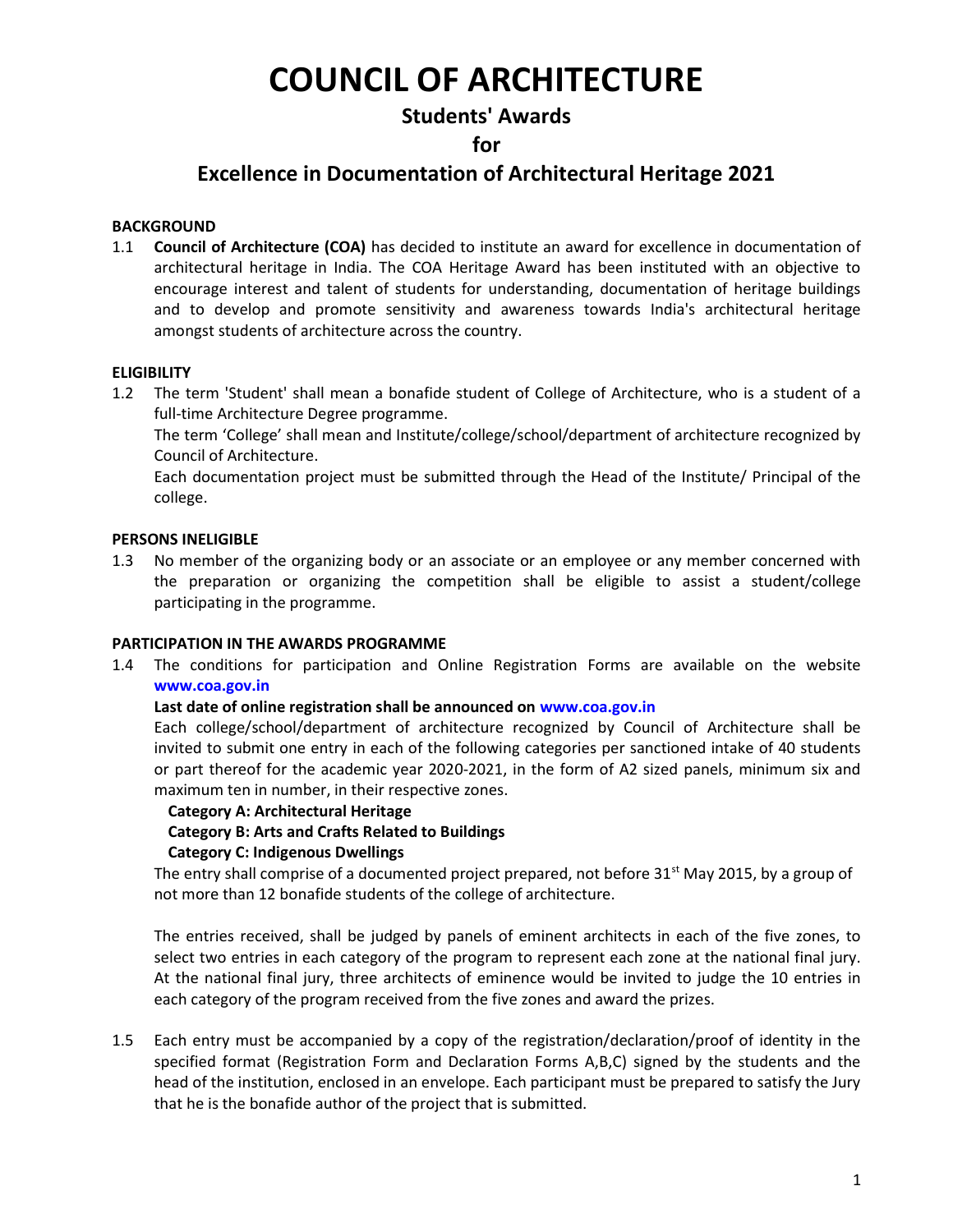The complete set of Registration Forms (Registration Form and Declaration Forms A,B,C) duly filled in and completed in all respects, together with a DVD as prescribed, should be received, in original, by registered speed post or forwarding agent at the address below not later than the declared deadline. Director,

Council of Architecture Training & Research Centre (COA-TRC), 2<sup>nd</sup> Floor, A-4(B), Abhimanshree, Off. Pashan Road, Pune - 411 008. Tel: 0-9764-000-352 Email: director@coatrc.in

Details of deadlines will be published on **www.coa.gov.in** shortly. No registration fee is charged.

# JURY PANEL

- 1.6 A jury of eminent architects shall be constituted. The Jury shall be appointed to advise on the conduct of award programme, adjudicate on the documentation projects submitted and make the award.
- 1.7 The jury members shall be appointed by the Convenor, Heritage Awards Committee of Council of Architecture from amongst eminent architects, conservation architects.

# PRIZES AND MENTIONS

1.8 The Council of Architecture (Promoter) undertakes to accept the decisions and awards of the jury panel and grant the following awards: There will be five zones.

# PRIZES AND MENTIONS:

| Winners at Zonal Jury                                  | Rs.10,000/- + Certificate each |
|--------------------------------------------------------|--------------------------------|
| (6 Nos. in each zone, 2 in each category)              |                                |
| Winners at National Jury (3 Nos., 1 in each category)  | Rs.75,000/- + Certificate each |
| Citation at National Jury (6 Nos., 2 in each category) | Rs.15,000/- + Certificate each |

The awards for winners at the National level shall have two components – Cash and Crossword vouchers.

# SUBMISSION OF DOCUMENTATION PROJECTS

- 1.9 Submission of the documentation projects implies acceptance of the awards programme's conditions. Participants are advised to retain copies of the material submitted.
- 1.10 No any symbol, motto or distinguishing mark will be placed on any part of the panel except title of the project at designated location.
- 1.11 Each participant must be prepared to satisfy the Board of Assessors that he is the bonafide author of the thesis project he has submitted.
- 1.12 Submission/uploading of registration forms, declaration forms, drawing panels, presentation, not later than declared deadline.

# JUDGING PROCEDURE

- 1.13 The promoter will place secretariat at the disposal of the jury to minute their meetings and record their decisions.
- 1.14 The deliberations of the jury will be confidential. No member of the Heritage Awards Committee or Technical Adviser or promoter's staff or Award's Secretariat may disclose any details of the awards, deliberations or decisions. The decisions of the jury are final and binding on the promoter.
- 1.15 The judging of the entries are scheduled to take place as listed below –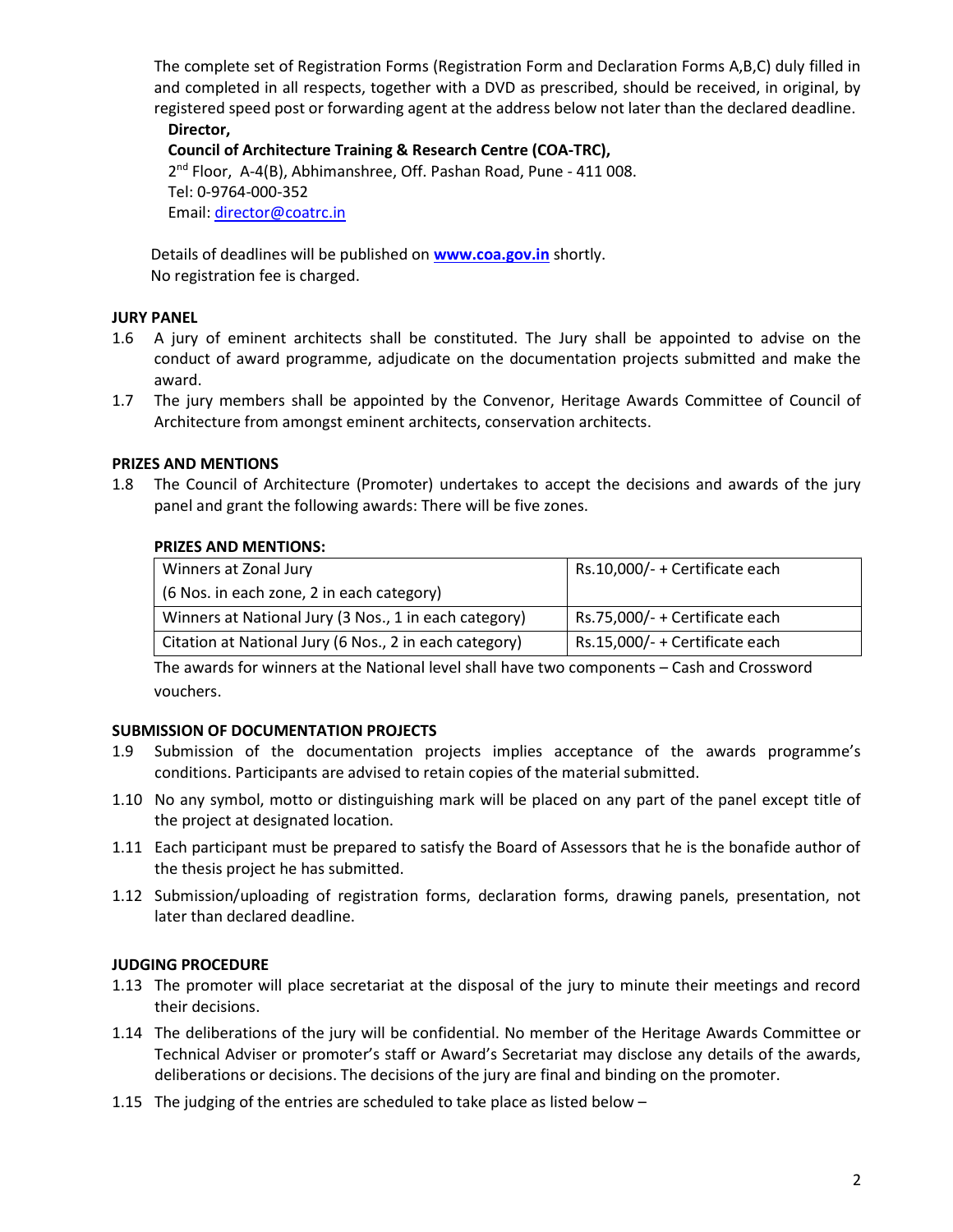# Stage1 (Shortlisting in each zone of participation)

A team of assessors will be short list two entries in each of the three categories for stage 2 assessment. The authors of the code numbers of the selected entries will be communicated and awarded at the zonal level. The selected 06 entries (two per category) from each zone are invited to participate in the stage 2A assessment for the national jury.

# Stage 2A (National Jury - Shortlisting)

A team of assessors will short list three documentation projects in each category for stage 2B assessment. The board of assessors may at its discretion select two entries as standby in each category, (to be listed in order of merit), in addition to the shortlisted three, code numbers of whom will be listed and kept in a separate sealed envelope. This envelope may be opened only if authors of any of the shortlisted entries in the respective categories are not present at the jury, and only after presentations of other shortlisted participants are complete.

# Stage 2B (National Jury-Presentation)

Authors of the nine short listed documentation projects (three in each category) shall make an audio visual presentation to members of Jury (Assessors) in a public jury attended by eminent citizen, public and students, held on the date of Final Jury. The participants must make the presentation. The sequence of presentation at the national jury will be announced by a draw of lots. Each shortlisted entry will be given a minimum of 20 minutes & maximum of 30 minutes for the entire Jury. It will consist of maximum of 15 minutes for the presentation on screen & 15-20 minutes for the question-answers

- 1.16 The promoter will announce the Awards for Excellence in Architectural Documentation, and Citations, after completion of all the presentations.
- 1.17 A copy of the report of the jury will be made accessible for inspection to participants at the same time as the jury's award is made public.

# DISQUALIFICATION

- 1.18 The jury may disqualify entries for the following reasons:
	- 1. If received by COA at the address given above and on the website www.coa.gov.in by post after the declared deadline.
	- 2. If the participant disregards any of the conditions of the programme
	- 3. If the participant attempts to influence any member of the Jury Panel

# TERMINATION OF AWARDS PROGRAMME

1.19 If against all expectations entertained by the promoter, the result of the awards programme is such that none of the participants could be declared by the jury as the winners of the awards, the programme could be regarded as terminated and the promoter will on the advice of the jury award only the citation awards to selected projects.

# ANNOUNCEMENT OF AWARD

1.20 The promoter will publish the award of the Board of Assessors and inform the Council of Architecture after having first informed the authors of the entries.

# RIGHTS

- 1.21 All material received as an entry including the DVDs will be retained by the promoter as their property.
- 1.22 Copyright of all projects including the winning projects will be that of the authors of the documentation, however, the promoter will have the right to publish the projects received, in journals and as a compilation of entries received, for purpose of records, academic interest and creating an archive.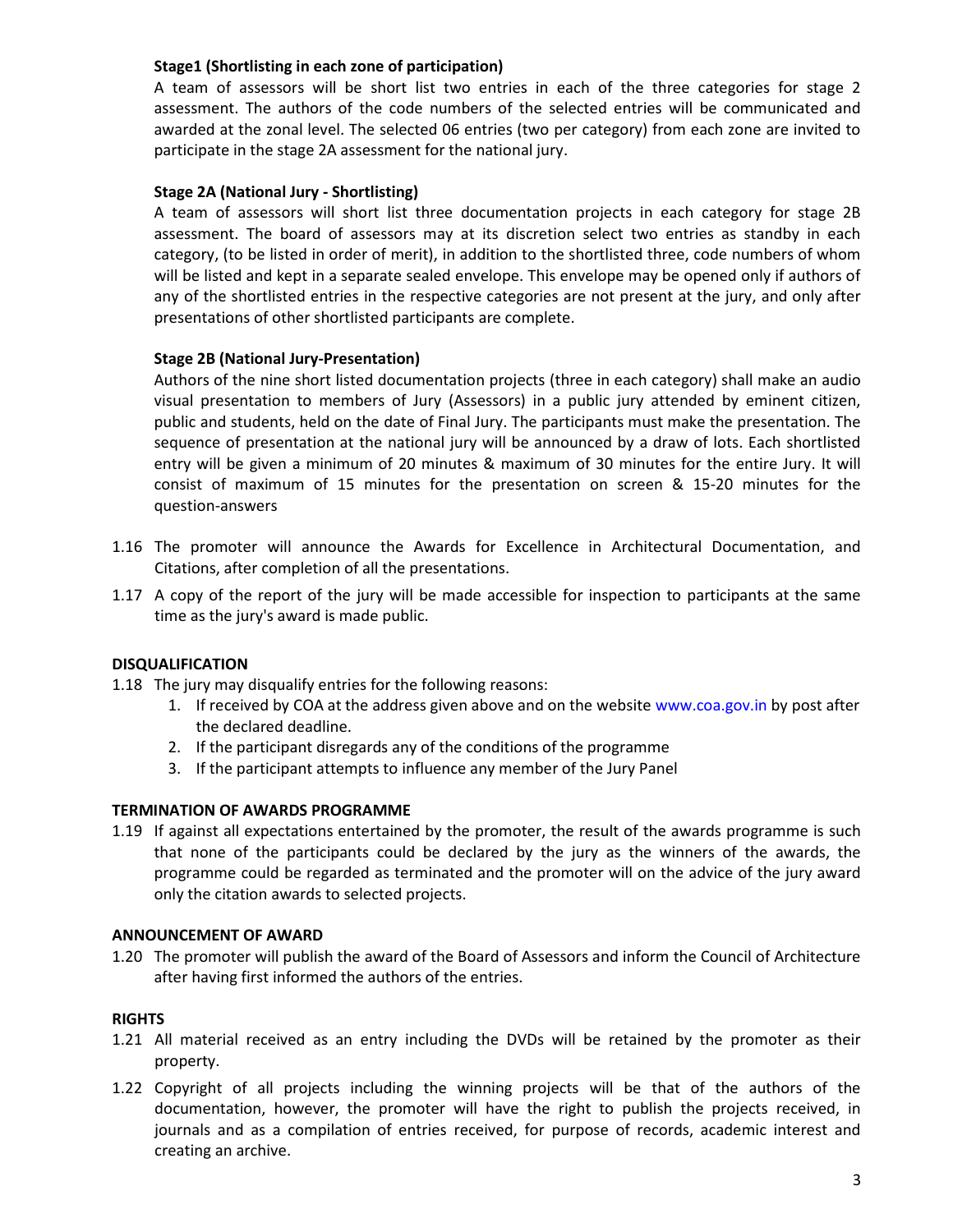# SETTLEMENT OF DISPUTES

1.23 In the event of dispute not related to the judging procedure or the award of the jury panel, the settlement will be by arbitration without recourse to the legal authorities.

#### AWARDS PROGRAMME SCHEDULE

1.24 The competition will be run in accordance with the following time table:

| <b>IMPORTANT DATES for Heritage Awards 2021</b>              |                            |  |
|--------------------------------------------------------------|----------------------------|--|
| Awards guidelines will be made available by the promoter     | Dates will be published on |  |
| Deadline for submission or upload of                         | www.coa.gov.in shortly.    |  |
| <b>Registration forms</b>                                    |                            |  |
| Declaration forms                                            |                            |  |
| Allocation of code numbers to participants by email          |                            |  |
| Deadline for upload of Single PDF file having all A2 sized   |                            |  |
| Sheets/Panels (Min. 06 & Max. 10) comprising an entry        |                            |  |
| Deadline for hard copy of Registration Form and Declaration  |                            |  |
| Forms (in original) and DVDs to be received at COA-TRC, Pune |                            |  |
| <b>JURY DATES</b>                                            |                            |  |
| <b>Zonal Jury</b>                                            | Dates will be published on |  |
| Short listing at Zonal Jury                                  | www.coa.gov.in shortly.    |  |
| <b>Declaration of Zonal Awards</b>                           |                            |  |
| <b>National Jury</b>                                         |                            |  |
| Short listing for National Jury                              |                            |  |
| National Jury, presentation of shortlisted entries           |                            |  |
| <b>Declaration of National Awards</b>                        |                            |  |

# SUBMISSION FOR AWARDS

Submission to the promoter at COA-TRC Pune:

To be submitted at the time of registration (for receipt on or before the declared deadline) Envelope containing Forms as per 1.24.1 + DVD as per 1.24.2

- 1.24.1 A complete set of registration forms, in original, (Registration Form and Declaration Forms) duly filled in and completed in all respects.
- 1.24.2 DVD (bearing a sticker provided by the promoter) adequately protected for handling and containing:
	- 1. Scanned copies of the completed registration form and declaration forms.
	- 2. Single PDF file containing all A2 sized sheets (minimum six but not more than ten) comprising the entry.
	- 3. Brief write up regarding the documentation project
	- 4. Passport size photographs of the participants,
	- 5. Minimum fifteen photographs of the documented project. (All the photographs shall be in jpg format at resolution of 300 DPI.)
	- 6. Project brief: The participant should give a brief write up of the project in minimum1500 words to maximum 3000 words as a MS word file in Arial12 points, double spacing in A4 portrait format. In the first section of approx. 2000 words they should spell out the heritage significance and need for documentation of the selected project. In the next 1000 words they may elaborate on the process of documentation of their project.